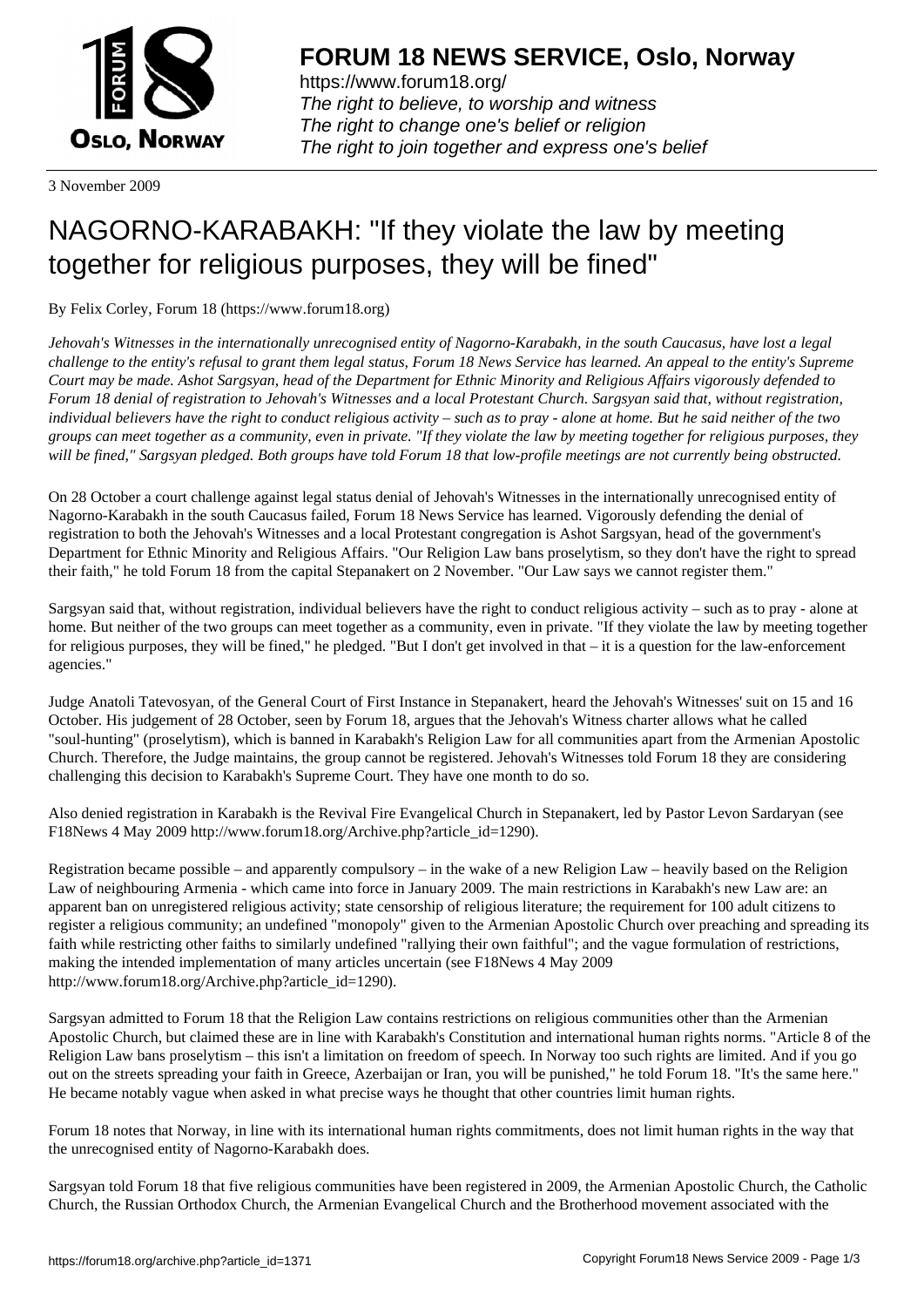Other religious communities that exist in Karabakh include the Baptist Union, Council of Churches Baptist congregations, and Seventh-day Adventists. Armenia's Baptist Union and the Adventist Church told Forum 18 that their churches in Karabakh have not applied for registration, as they are part of entities legally registered in Armenia. Both told Forum 18 their congregations in Karabakh have not faced any problems from the authorities. Council of Churches Baptists have a policy of not seeking state registration in any of the post-Soviet countries where they operate.

What will happen when unregistered groups meet for worship?

Both Revival Fire Church and the Jehovah's Witnesses have told Forum 18 they will continue to operate. "We continue to meet in private homes – no-one has banned us," Pastor Sardaryan noted. "But we don't have any legal status and we can't conduct any large scale public activity."

Lyova Markaryan, an Armenian-based lawyer for the Jehovah's Witnesses, pointed out that the October court judgment does not specifically ban their activity. "We can't act as a legal entity, such as formally importing literature, renting premises for meetings or congresses, or building a Kingdom Hall," he told Forum 18 from the Armenian capital Yerevan on 2 November.

Markaryan said the community is not currently being obstructed from meeting. He said the most recent harassment came on 8 June, when Karabakh customs seized religious literature from their members returning from a congress in Armenia. "They stopped a number of minibuses which our members were travelling on," he told Forum 18. "They told our people that as we are not registered we have no right to import our literature." Markaryan said they do not know how customs officials knew which passengers on which minibuses to target.

"Expert conclusions" lead to registration denials

Sardaryan's Revival Fire Church was the first to be denied legal status, after Sargsyan of the Department for Ethnic Minority and Religious Affairs wrote an "expert conclusion" in February 2009. This accused the group of conducting "proselytism" and using "methods of psychological pressure" on church members.

"Of course we don't agree with this decision," Pastor Sardaryan told Forum 18 from Stepanakert on 2 November. He said they had engaged a psychology professor from Stepanakert University to write an "expert conclusion" for them. "She gave us a positive assessment, but Ashot Sargsyan refused to accept it and just used his own. He never visited us, but just told us he had his own methods of investigation."

Pastor Sardaryan added that he had hoped to challenge the registration denial in court and had engaged a lawyer to do so, but the time scale for challenging the rejection ran out before they had a chance to lodge the case. "I didn't know we had only two months to do so," he told Forum 18.

The Jehovah's Witnesses' registration application – which was signed by 114 adult citizens - reached the government on 22 June. A 12-page negative "expert conclusion", signed by Sargsyan of the Department for Ethnic Minority and Religious Affairs, was then produced. This was sent to the Jehovah's Witnesses by Suren Grigoryan, the 'Chief of Staff Minister' in the entity's government, in a 6 July letter seen by Forum 18. On 3 August the State Registry formally rejected the application. The Jehovah's Witnesses lodged their court case against the State Registry on 14 September.

The "expert assessment" of the Jehovah's Witnesses asserts that they use "a number of methods of psychological influence towards believers", with their preachers using "psychological methods" of inspiration and persuasion. "When these methods are used, a person totally comes under influence, i.e. he is transforming his thinking, conduct and stereotype." He alleges that people suffering from stress, depression or poverty are more likely to be susceptible to such methods.

"Adherents are subject to mental processing, which is accomplished by numerous gatherings, seminars, lectures, retraining, preaching and corresponding other ways, the purpose of which is to kill an individual's analytical thinking regarding the activity, methods and theory of the religious organisation," the assessment asserts.

The assessment objects to the Jehovah's Witnesses' rejection of blood transfusions, under which "hundreds of believers every year are deprived of medical care and die", rejection of military service and rejection of voting. Sargsyan repeated these assertions about the Jehovah's Witnesses to the court.

Chief of Staff Minister Grigoryan, who sent the negative assessment to the Jehovah's Witnesses in July, was unavailable to speak to Forum 18 on 3 November. His assistant told Forum 18 that he "merely would have signed the letter on behalf of the government" and would not be prepared to speak to Forum 18 about why such negative assessments were issued against them and Revival Fire Church. (END)